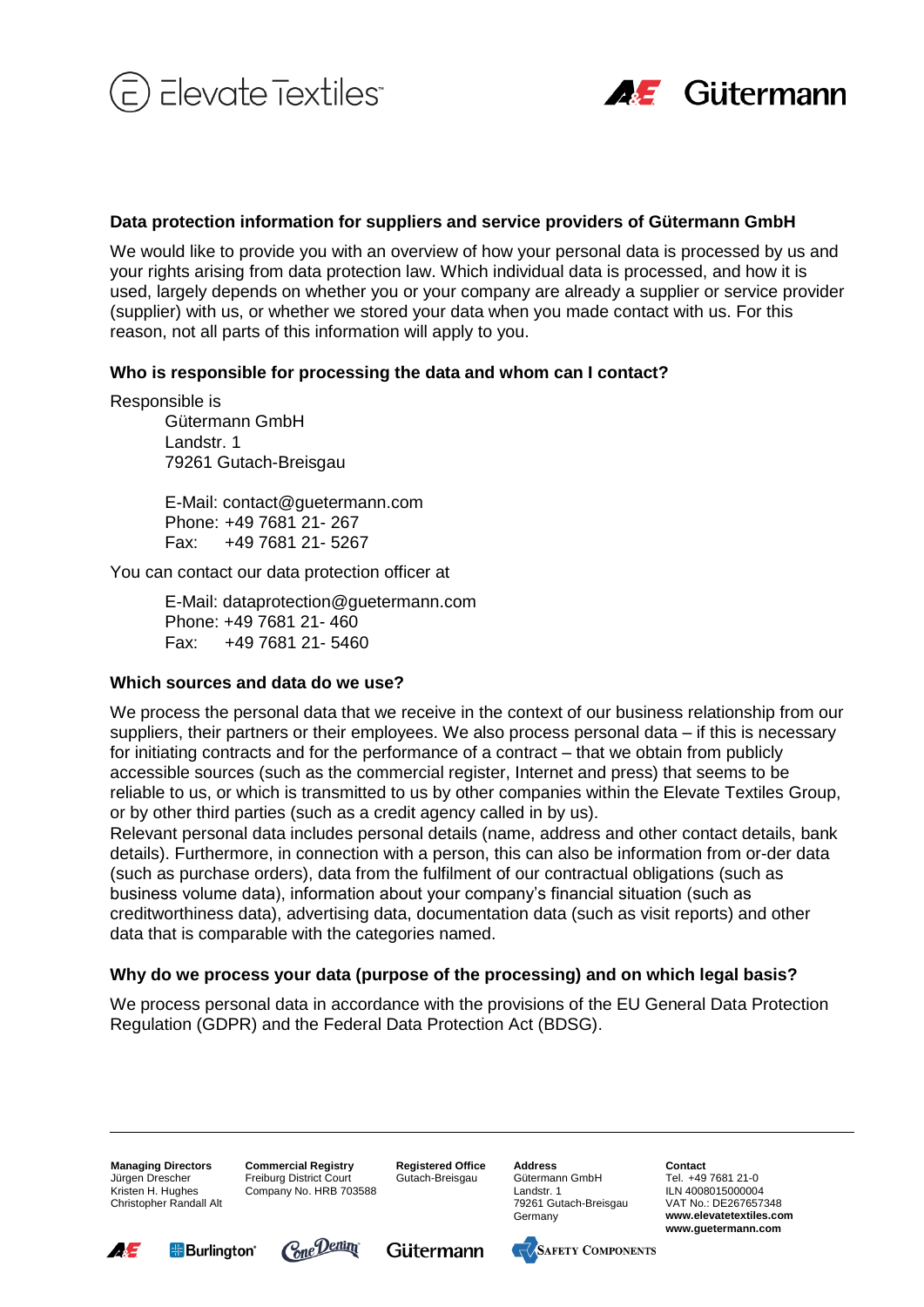

![](_page_1_Picture_1.jpeg)

Your personal data is processed with the aim of concluding and processing contracts or prior to this in dealings with precontractual measures.

# **b. in the balancing of interests (Article 6 Paragraph 1 f GDPR)**

If necessary, we process your data beyond the actual fulfilment of the contract to safeguard our legitimate interests or those of third parties.

Examples:

- Consultation of and data exchange with credit agencies (such as Creditreform) to determine credit risks
- Bid comparisons
- Supplier evaluation (such as quality, adherence to quantity stipulations, adherence to schedules)
- Supplier qualification (such as REACH confirmation, ISO certificates)
- Assertion of legal claims and defence in the event of legal disputes
- Enforcement of IT security and our company's IT operation
- Prevention and investigation of criminal offences
- Measures for building and plant safety (such as access controls)

# **c. due to statutory provisions (Article 6 Paragraph 1 c GDPR) or public interest (Article 6 Paragraph 1 e GDPR)**

We are also subject to various legal requirements for the retention of data due to statutory requirements (such as those from tax laws, German Civil Code, German Commercial Code). The purposes of processing include the fulfilment of tax law obligations, the valuation and containment of risks, the fulfilment of retention requirements based on commercial and tax law and compliance with export regulations (such as reporting recently published sanction lists).

# **Who receives my data?**

Within the company, your data is transmitted to those departments who require it for fulfilling contractual and legal obligations.

The service providers and agents that we use may also receive this data if we have concluded a data processing contract with them to ensure that your data is handled in a legally-compliant manner. These are companies from the categories of accounting, audits, IT services, maintenance companies, logistics, telecommunications and security service providers.

**a.** to fulfil contractual obligations (Article 6 Paragraph 1 b GDPR)<br> **E.** to fulfil contractual objectives (Article 6 Paragraph 1 b GDPR)<br>
In the balancing of interests (Article 6 Paragraph 1 6 DPR)<br>
In The balancing of During communications to perform contracts, in our automotive customer area in particular, it is possible that the customer already has direct contact with our suppliers before involving us, or else the customer wants to maintain this contact. In such cases, we want to enable direct contact. Other companies in the Elevate Textiles Group receive the data if this is necessary for the abovementioned purposes.

**Managing Directors** Jürgen Drescher Kristen H. Hughes Christopher Randall Alt **Commercial Registry** Freiburg District Court Company No. HRB 703588 **Registered Office** Gutach-Breisgau

**Address** Gütermann GmbH Landstr. 1 79261 Gutach-Breisgau Germany

**Contact** Tel. +49 7681 21-0 ILN 4008015000004 VAT No.: DE267657348 **www.elevatetextiles.com www.guetermann.com**

![](_page_1_Picture_27.jpeg)

![](_page_1_Picture_28.jpeg)

![](_page_1_Picture_29.jpeg)

 $-2-$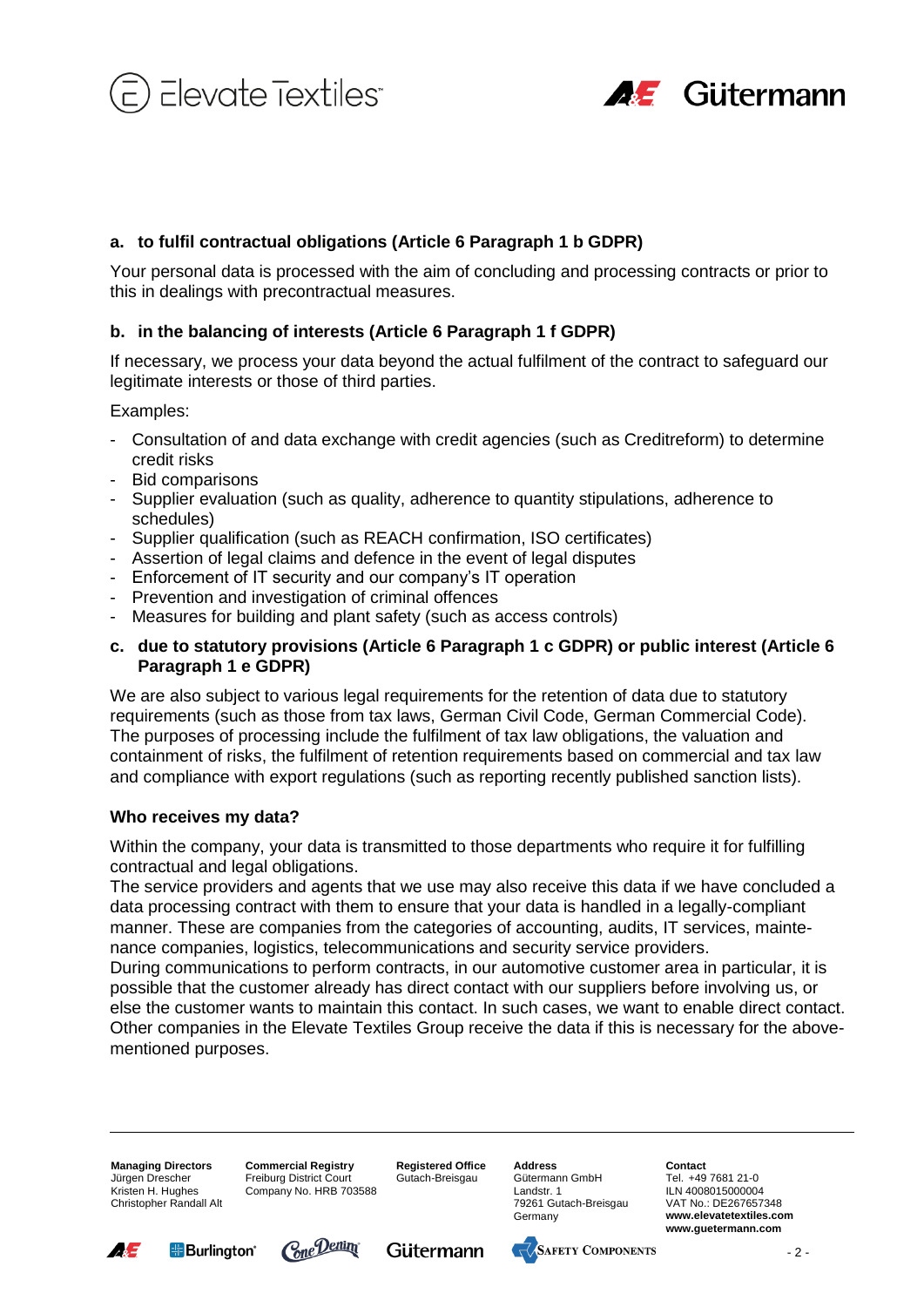![](_page_2_Picture_0.jpeg)

![](_page_2_Picture_1.jpeg)

Additional recipients of the data may be those departments for which you have given us your translation<br>actual recipients of the data may be those departments of the data may be the state of the state of the data<br>of Data w express consent for data transmission, or to whom we are authorised to transmit personal data due to a balancing of interests in the context of our business relationship with you. Data will be transmitted to authorities in states outside of the European Union (known as thirdparty states) if

- this is necessary for performing the contracts,
- this is prescribed by law or
- you have given us your consent.

Furthermore, data may be transmitted to our companies in the USA

American & Efird Gobal LLC 22 American Street NC 28120 Mount Holly USA

American & Ffird LLC 22 American Street NC 28120 Mount Holly USA

Elevate Textiles, Inc. 22 American Street NC 28120 Mount Holly USA

for the following purposes based on legitimate interest:

- Financial reporting
- Risk management, compliance, invoicing and audits
- To obtain legal advice with contract negotiations, contract conclusions or settlements with ongoing contracts
- The pursuit of claims or defence in legal disputes to protect the company, its employees and customers from damage, theft, liability, fraud and misuse (including internal and external investigations, evaluations).

These communications are subject to the Controller to Controller standard contractual clauses of the European Union.

(https://eur-lex.europa.eu/legal-content/EN/TXT/PDF/?uri=CELEX:32004D0915&from=EN) The data is transmitted to the companies in the USA by e-mail by using our own mail server and FTP.

# **For how long is my data stored?**

We process and store your personal data for as long as this is necessary for fulfilling our contractual and statutory obligations.

**Managing Directors** Jürgen Drescher Kristen H. Hughes Christopher Randall Alt **Commercial Registry** Freiburg District Court Company No. HRB 703588 **Registered Office** Gutach-Breisgau

**Address** Gütermann GmbH Landstr. 1 79261 Gutach-Breisgau Germany

**Contact** Tel. +49 7681 21-0 ILN 4008015000004 VAT No.: DE267657348 **www.elevatetextiles.com www.guetermann.com**

![](_page_2_Picture_24.jpeg)

![](_page_2_Picture_25.jpeg)

![](_page_2_Picture_26.jpeg)

![](_page_2_Picture_27.jpeg)

 $-3 -$